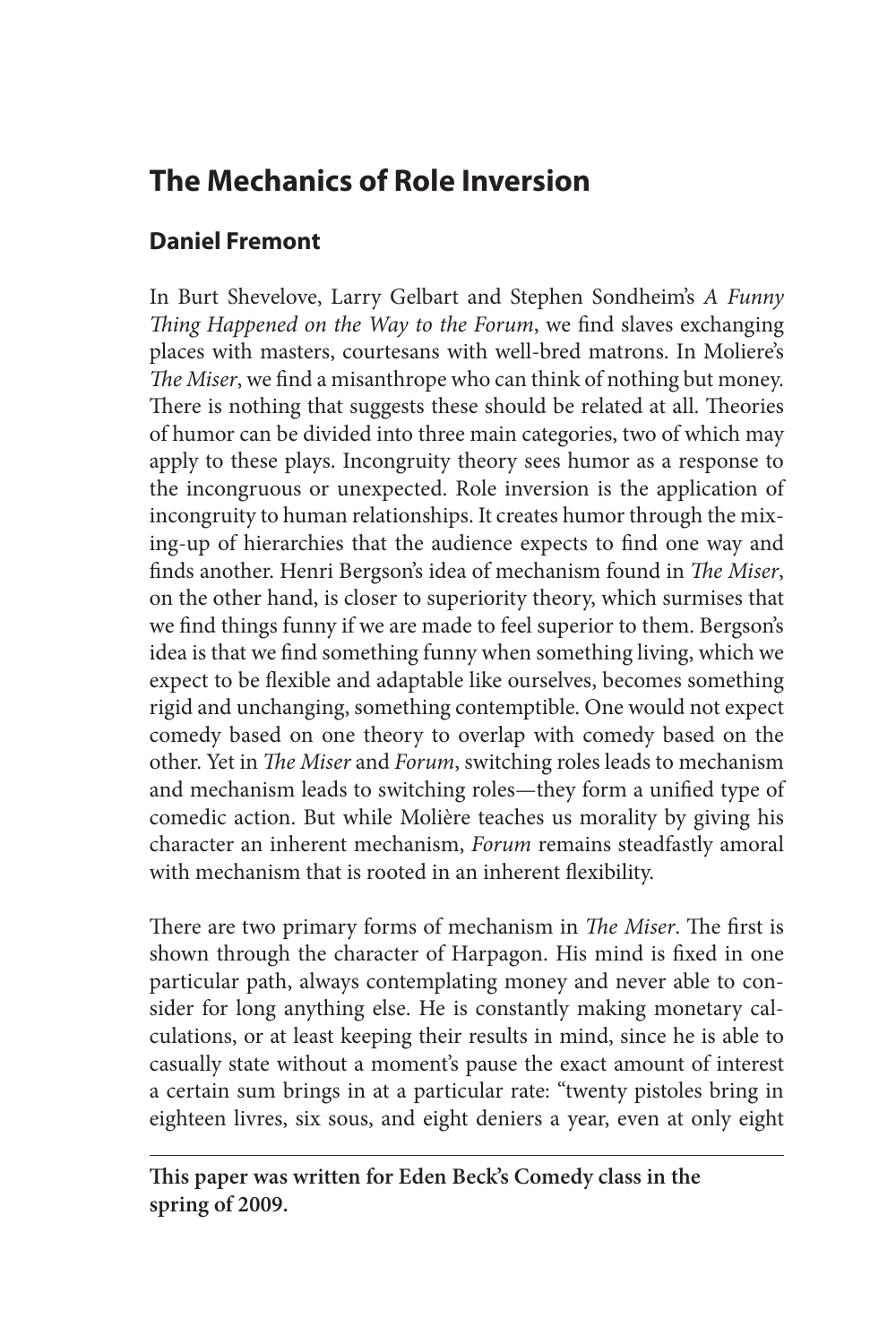#### 2 Daniel Fremont

per cent interest" (Moliere, 185). His actions too, not just his thoughts, possess a mechanical character: he must check his money box at regular intervals, like some kind of robotic guard (Moliere 189, 194, etc.). This is Bergson's "mechan[ism] encrusted on the living," (Bergson, 84) the unnatural periodicity of which produces humor.

It also produces role inversions. Harpagon's mechanistic fixation takes a severe toll on his sense of identity, blocking out almost completely all considerations of reality besides his quantity of money. Indeed, after the loss of his money box he loses his identity entirely at times, believing himself to be the culprit and not the victim—an example is when he grabs his own arm and yells "give me back my money, villain!" (Moliere, 218). Even before that, Harpagon reverts to youth and tries to take the role of his son in marrying Mariane. He is free to be his son's rival without shame because in his warped view Cléante is an extravagant disgrace. More directly still, his mechanism compels him to maintain a ridiculous appearance of poverty when his situation is quite the opposite—for example, "I must see my money box. … I have no money" (Moliere, 228). In all of these cases, Harpagon's mechanism leads inexorably to a role inversion.

The second form of mechanism in *The Miser* is in the structure of the dialogue itself. All its instances are based on the technique of mirroring: a character speaks, and another responds in similar language. The most basic form is exemplified by Élise and Harpagon when they first discuss her marriage. Élise rejects the marriage, and Harpagon responds with the exact same words but with names switched and a crucial 'not' removed: " 'That shall not be, father.' 'That *shall* be, daughter' " (Moliere, 187). This evokes the impression of mechanism even more than Harpagon's character itself. The dialogue is completely lifeless, as if Harpagon's part had been taken over by a machine that simply took in words and spat them back out with trivial modifications. Even Élise's responses are somewhat automatic, e.g. "No!" "Yes!" "No, I tell you" (Moliere, 187), simply becoming more emphatic. This suggests that this form of mechanism also leads to a change of roles. Mirroring by its very definition implies duplication, one character replicating traits of another. Mirroring applies Harpagon's mechanistic role onto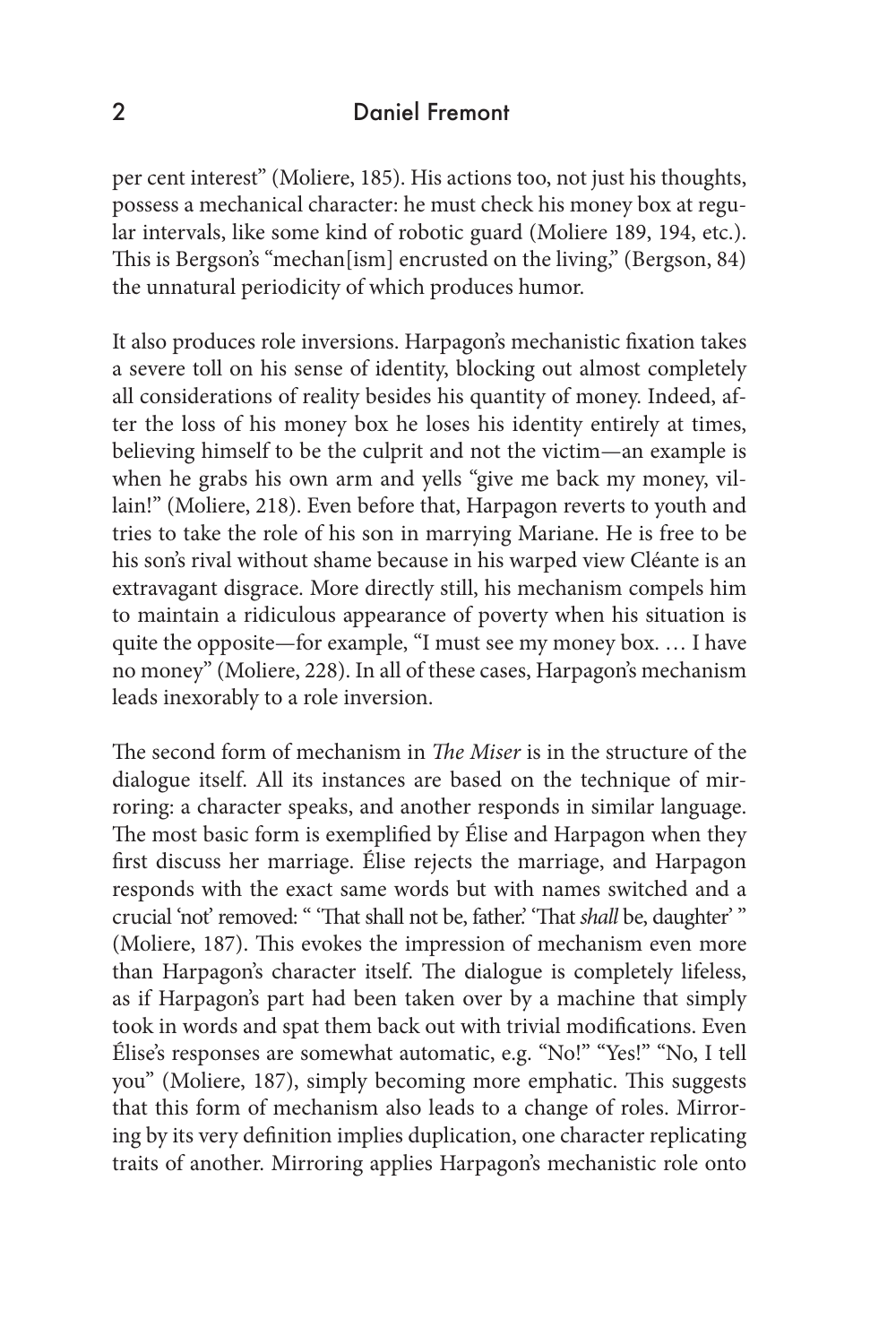the other characters, thereby throwing his own mechanism into even sharper relief.

Much the same process occurs in *Forum*, but in reverse. In a number of places throughout the work, characters switch roles intentionally. This invariably leads to mechanism. Usually it is due to the characters' rather poor acting, which makes them sound more like parrots or Harpagon's machine than normal people. A good example is when Hysterium must pretend Pseudolus is Lycus in front of Miles: "Trust me, Lycus! I go, Lycus. Farewell, Lycus! [then, added in the movie:] He is Lycus" (Gelbart et al., 77). The mechanism furthermore does not have to be simple repetition: for example, when Pseudolus greets the soldiers as Lycus, instead of being brave and confident as we expect from his conversation earlier with the real Lycus, he makes the same terrified mistake: "Who seeks the mouse of Larkus Heekus?" (Gelbart et al., 75). Both of these come about due to the characters' inability to adapt to their new roles, one of the telltale signs of Bergson's mechanism.

Mechanism can also arise from role inversions that are not the result of an intentional disguising. Probably the most obvious example is that of Senex and Domina. Here, the inversion of the stereotypical hierarchy with the father as the head of the household reduces Senex almost to the level of an automaton. In the presence of Domina, he is unable to speak more than a few words of his own volition: he can say "yes, dear" or "yes, beloved" many times (Gelbart et al., 27, 127-8), but when he is to give his final instructions to his slaves his mouth opens but Domina speaks (Gelbart et al., 27). This is also yet another instance of parroting: interrupted after saying as much as "and furthermore—," he can do nothing more than mutter again the line Domina interrupts him with (Gelbart et al., 27)! The role inversion takes away Senex's power, and unable to adapt he becomes mechanical.

These examples make it clear how closely related mechanism and role inversions truly are. The presence of one necessitates the presence of the other, meaning that (at least in these works) they are effectively a single type of comedic action. However, there is an extremely important difference in the application of this action to both works. In *The*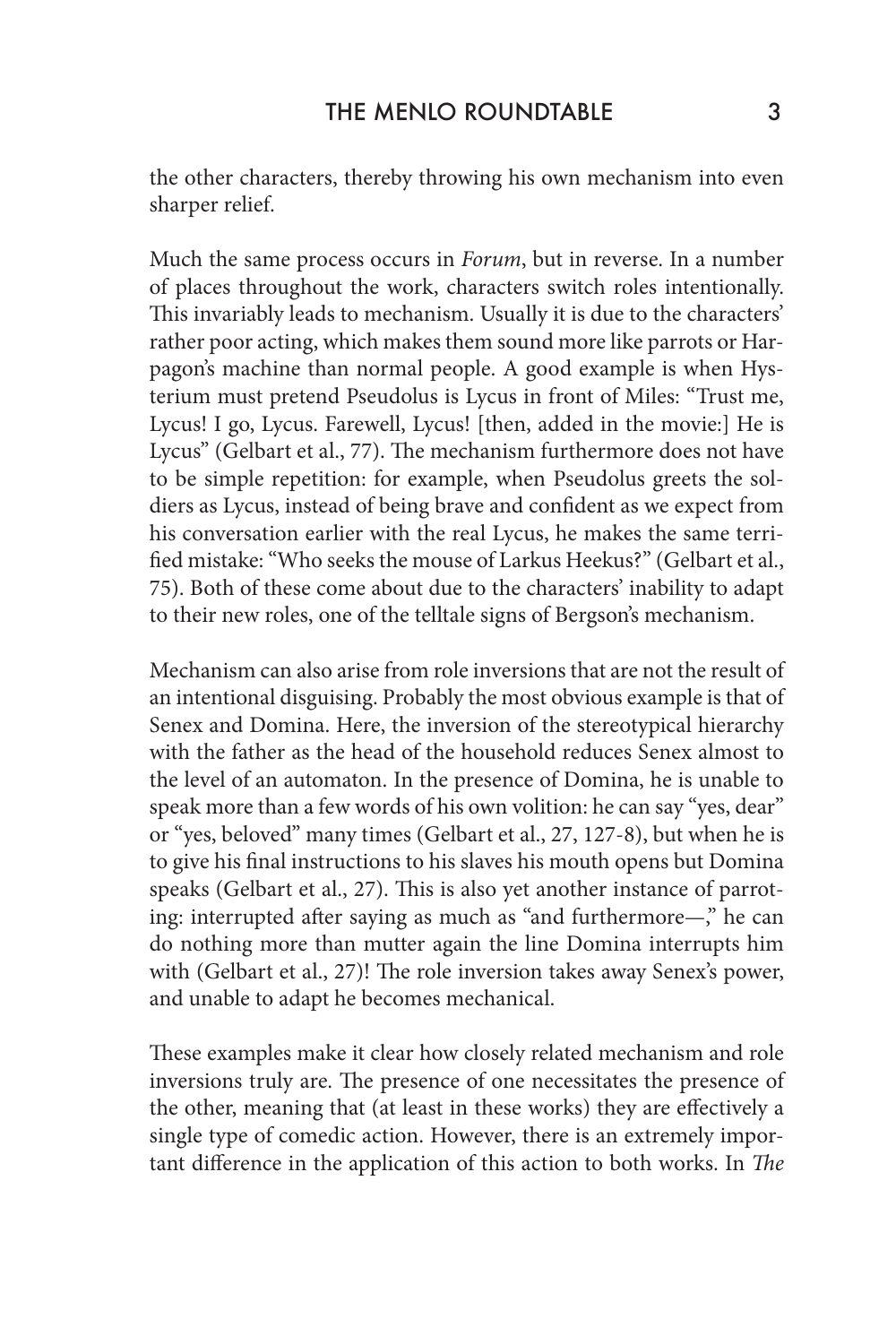#### 4 Daniel Fremont

*Miser*, the mechanism (or role inversion—I use 'mechanism' to indicate the unified action) is *directed*. All of the instances of mechanism in the play are focused around Harpagon's character. Either the mechanism is literally his own, or it illuminates his own through mirroring. The reason for this is that Molière has written a *moral* play. The entire work is centered around a single 'anti-virtue'—Harpagon's miserliness—and the mechanism drives in again and again the terrible consequences of it. Molière uses mechanism in its most basic form: a way to ridicule a particular character for his inability to adapt.

The situation is very different in *Forum*. In this work, there is no single target of the mechanism. There is no one character whose own mechanical nature is responsible for the motion of the entire plot. Instead of a directed mechanism, there is a general mechanism distributed among many characters. This is because *Forum* was written to be totally *amoral*—one of the authors wrote, "there should be no political or satirical edge to any of the songs, since the show was to be strictly a domestic farce and not a commentary" (Gelbart et al., 156). Where do the instances of mechanism, or the role inversions that give them rise, come from? They come from Pseudolus. Most of the mechanism in the work is (as discussed above) a product of characters switching roles to disguise themselves, and Pseudolus is the sole architect of almost all those inversions. This is crucial, because it means that the mechanism of the piece is mostly a byproduct of an inherent *flexibility*. While Harpagon has an intrinsic mechanical nature, which leads us to ridicule him, Pseudolus has a clever, scheming nature, which leads us to admire him. The amazing rate at which he invents impromptu plots whenever the situation changes balances whatever mechanism may result from their shoddy execution. The distributed nature of the mechanism means that any one character does not possess more than we might naturally expect when attempting similar harebrained schemes. Unlike in *The Miser*, we are not left with a dislike of any one character, but instead merely with a general bemusement about the intricate plot.

We must also consider that Pseudolus' plots are not quite the only source of mechanism in the work. One could argue that while Pseudolus has no inherent mechanism like Harpagon, there are others that do. The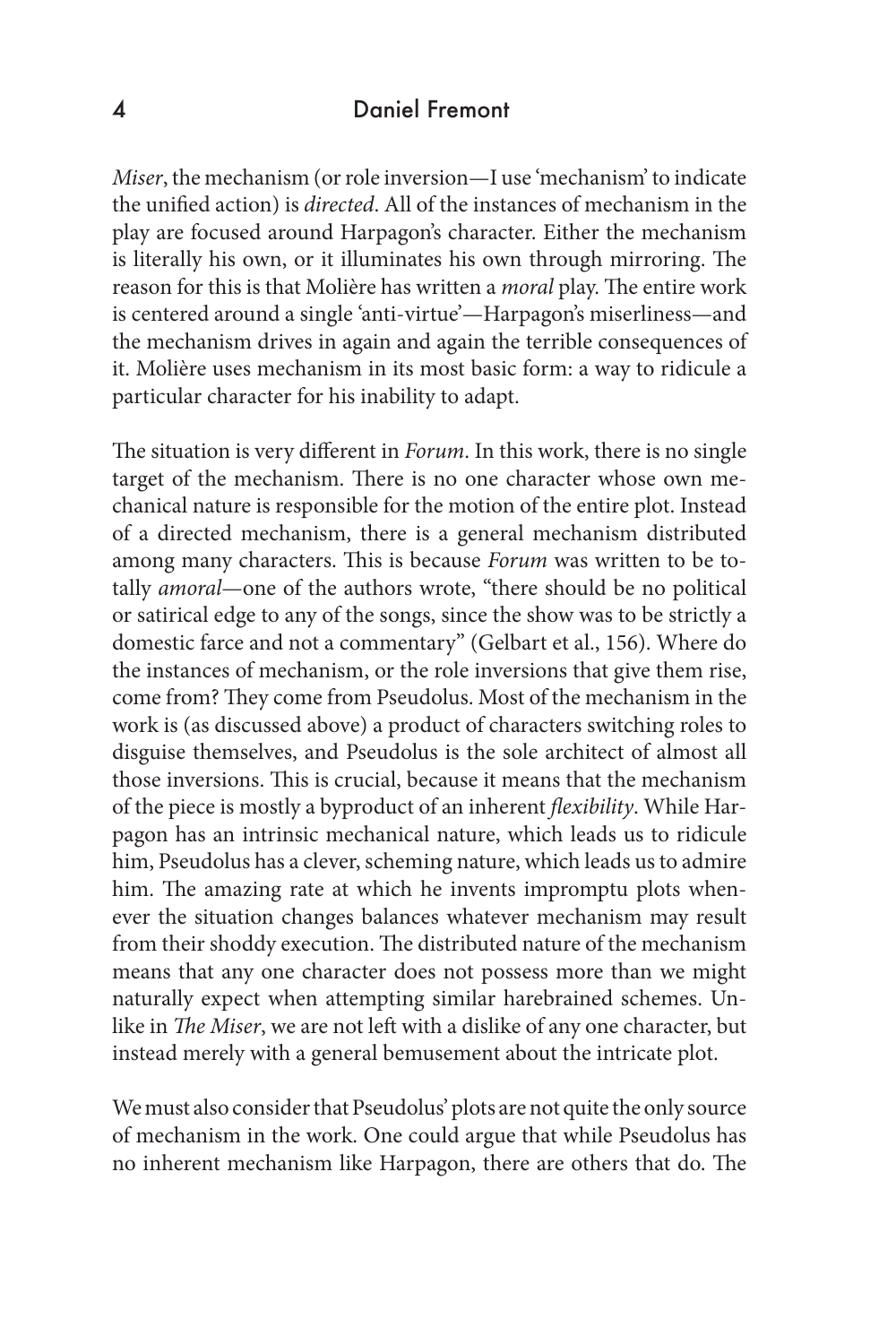primary suspects are Erronius and Miles, for the first runs constantly, repetitively, and without regard to his environment (i.e. crashing into things), while the second (even more ominously) has a fixation on himself similar to Harpagon's fixation on money. There are two factors that make these sources of mechanism less important than Pseudolus and keep the work amoral. First, both Erronius and Miles are minor characters, especially when compared with Harpagon. While they form integral parts of the plot, *Forum* is not about them—*The Miser* is entirely about Harpagon. This shifts their mechanism away from being central to the morality of the piece and closer to being just comedic filler designed to get a laugh. The second factor is the presence of a *cognitio*. At the end of *Forum*, there is a reconciliation among the characters. Erronius loses a good part of his mechanism—he no longer needs to wander—and Miles ceases to be a blocking, feared character. In *The Miser*, there is no reconciliation: Harpagon remains a detestable miser to the end, emphasizing Molière's moral point. But in *Forum*, whatever intrinsic mechanism there is becomes minimized and accepted, balancing what came before and keeping the work amoral.

Together, *The Miser* and *Forum* illustrate how role inversions and mechanism are really just two different ways of looking at a single type of comedy. But they also show that by varying how it is applied, comedy can yield a play that is deeply moral or a play that is completely amoral. Knowing this could be very useful to someone trying to write a comedy. First off, we know that role inversions and mechanism are applicable whether one is writing morally, immorally (since this is just morally with a different opinion), or amorally. But we also get a bonus in that role inversions and mechanism occur extremely commonly. If we ever use one of them, we can get more laughs almost for free by taking advantage of our discovery that there is a natural role inversion corresponding to a mechanism and a natural mechanism corresponding to a role inversion. With not very much trouble, we can double how funny our writing is by utilizing that happy incidence.  $\bullet$